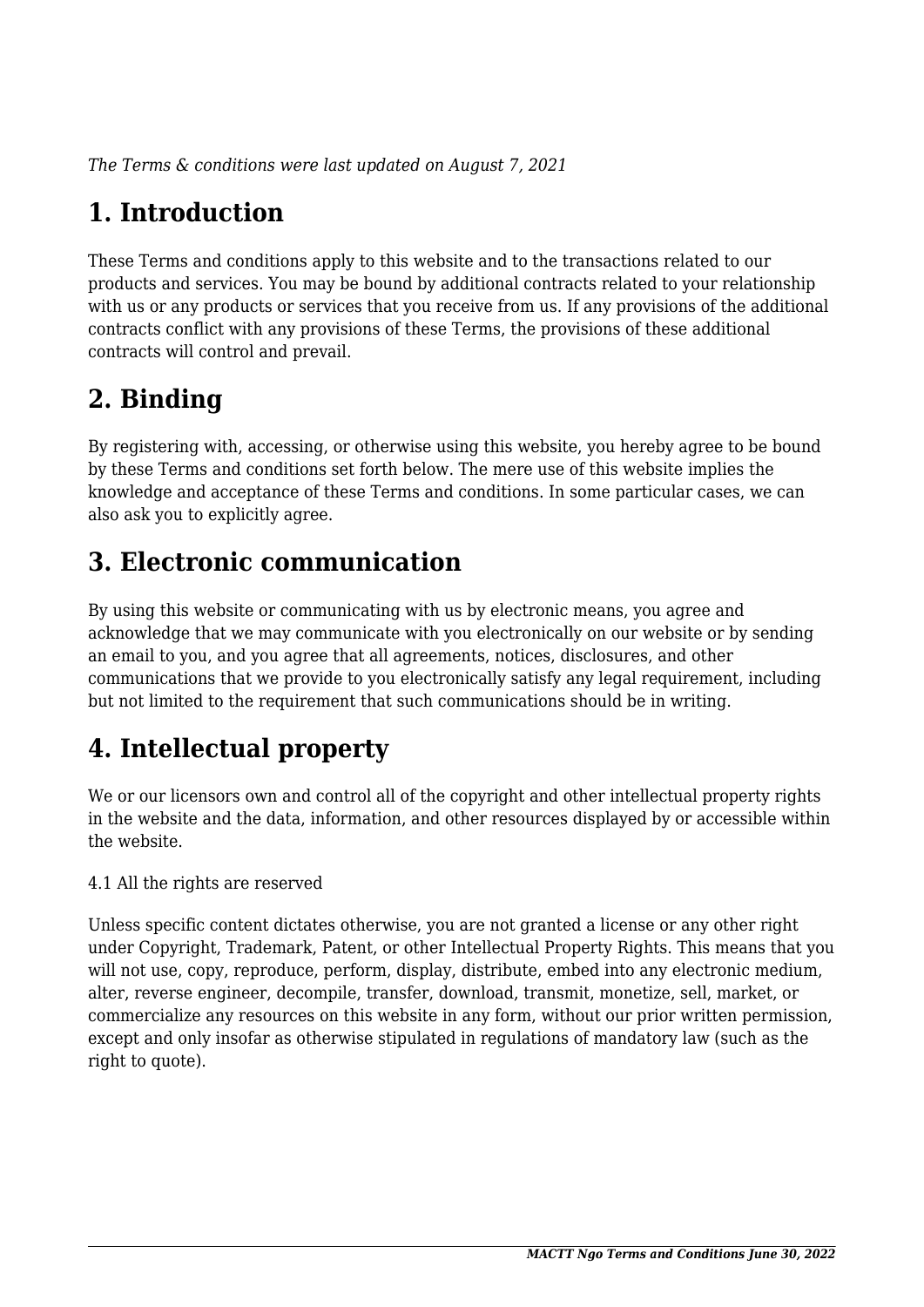## **5. Newsletter**

Notwithstanding the foregoing, you may forward our newsletter in the electronic form to others who may be interested in visiting our website.

# **6. Third-party property**

Our website may include hyperlinks or other references to other party's websites. We do not monitor or review the content of other party's websites which are linked to from this website. Products or services offered by other websites shall be subject to the applicable Terms and Conditions of those third parties. Opinions expressed or material appearing on those websites are not necessarily shared or endorsed by us.

We will not be responsible for any privacy practices or content of these sites. You bear all risks associated with the use of these websites and any related third-party services. We will not accept any responsibility for any loss or damage in whatever manner, however caused, resulting from your disclosure to third parties of personal information.

### **7. Responsible use**

By visiting our website, you agree to use it only for the purposes intended and as permitted by these Terms, any additional contracts with us, and applicable laws, regulations, and generally accepted online practices and industry guidelines. You must not use our website or services to use, publish or distribute any material which consists of (or is linked to) malicious computer software; use data collected from our website for any direct marketing activity, or conduct any systematic or automated data collection activities on or in relation to our website.

Engaging in any activity that causes, or may cause, damage to the website or that interferes with the performance, availability, or accessibility of the website is strictly prohibited.

## **8. Idea submission**

Do not submit any ideas, inventions, works of authorship, or other information that can be considered your own intellectual property that you would like to present to us unless we have first signed an agreement regarding the intellectual property or a non-disclosure agreement. If you disclose it to us absent such written agreement, you grant to us a worldwide, irrevocable, non-exclusive, royalty-free license to use, reproduce, store, adapt, publish, translate and distribute your content in any existing or future media.

## **9. Termination of use**

We may, in our sole discretion, at any time modify or discontinue access to, temporarily or permanently, the website or any Service thereon. You agree that we will not be liable to you or any third party for any such modification, suspension or discontinuance of your access to, or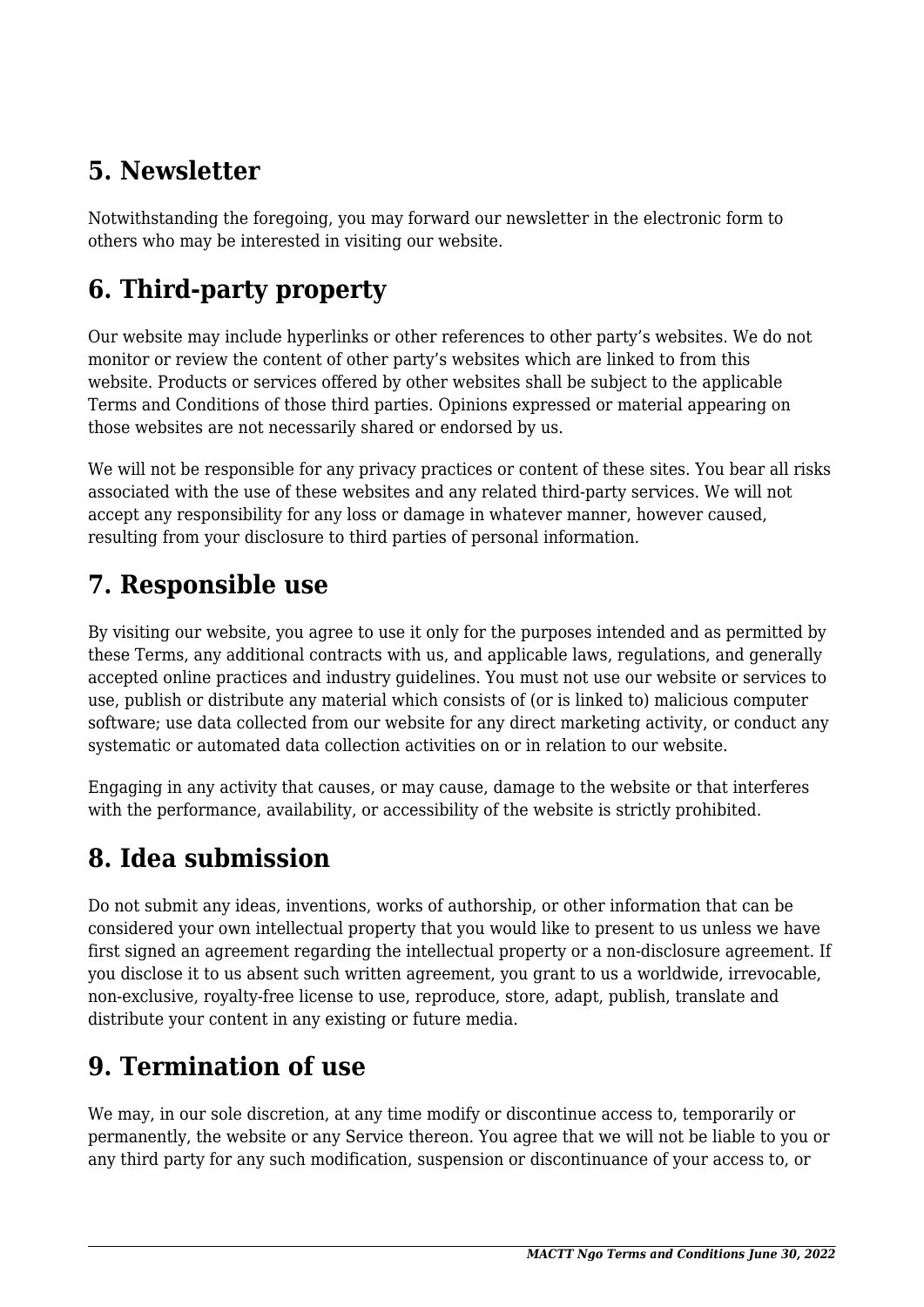use of, the website or any content that you may have shared on the website. You will not be entitled to any compensation or other payment, even if certain features, settings, and/or any Content you have contributed or have come to rely on, are permanently lost. You must not circumvent or bypass, or attempt to circumvent or bypass, any access restriction measures on our website.

### **10. Warranties and liability**

Nothing in this section will limit or exclude any warranty implied by law that it would be unlawful to limit or to exclude. This website and all content on the website are provided on an "as is" and "as available" basis and may include inaccuracies or typographical errors. We expressly disclaim all warranties of any kind, whether express or implied, as to the availability, accuracy, or completeness of the Content. We make no warranty that:

- this website or our content will meet your requirements;
- this website will be available on an uninterrupted, timely, secure, or error-free basis.

Nothing on this website constitutes or is meant to constitute, legal, financial or medical advice of any kind. If you require advice you should consult an appropriate professional.

The following provisions of this section will apply to the maximum extent permitted by applicable law and will not limit or exclude our liability in respect of any matter which it would be unlawful or illegal for us to limit or to exclude our liability. In no event will we be liable for any direct or indirect damages (including any damages for loss of profits or revenue, loss or corruption of data, software or database, or loss of or harm to property or data) incurred by you or any third party, arising from your access to, or use of, our website.

Except to the extent any additional contract expressly states otherwise, our maximum liability to you for all damages arising out of or related to the website or any products and services marketed or sold through the website, regardless of the form of legal action that imposes liability (whether in contract, equity, negligence, intended conduct, tort or otherwise) will be limited to the total price that you paid to us to purchase such products or services or use the website. Such limit will apply in the aggregate to all of your claims, actions and causes of action of every kind and nature.

### **11. Privacy**

To access our website and/or services, you may be required to provide certain information about yourself as part of the registration process. You agree that any information you provide will always be accurate, correct, and up to date.

We have developed a policy to address any privacy concerns you may have. For more information, please see our **Privacy Statement** and our **[Cookie Policy](https://www.mactt.org/cookie-policy-eu/)**.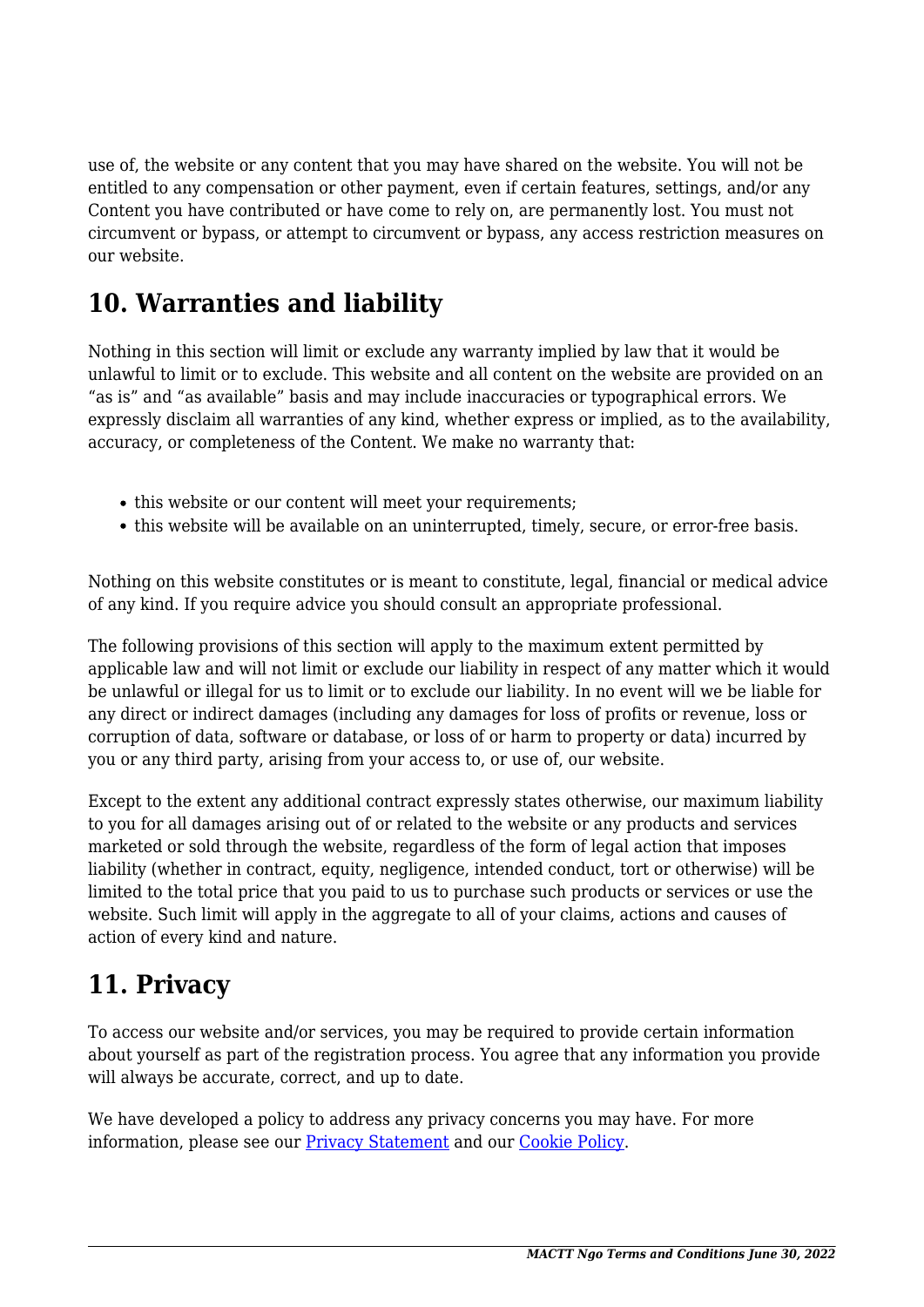### **12. Export restrictions / Legal compliance**

Access to the website from territories or countries where the Content or purchase of the products or Services sold on the website is illegal is prohibited. You may not use this website in violation of export laws and regulations of Malta.

#### **13. Assignment**

You may not assign, transfer or sub-contract any of your rights and/or obligations under these Terms and conditions, in whole or in part, to any third party without our prior written consent. Any purported assignment in violation of this Section will be null and void.

### **14. Breaches of these Terms and conditions**

Without prejudice to our other rights under these Terms and Conditions, if you breach these Terms and Conditions in any way, we may take such action as we deem appropriate to deal with the breach, including temporarily or permanently suspending your access to the website, contacting your internet service provider to request that they block your access to the website, and/or commence legal action against you.

### **15. Force majeure**

Except for obligations to pay money hereunder, no delay, failure or omission by either party to carry out or observe any of its obligations hereunder will be deemed to be a breach of these Terms and conditions if and for as long as such delay, failure or omission arises from any cause beyond the reasonable control of that party.

## **16. Indemnification**

You agree to indemnify, defend and hold us harmless, from and against any and all claims, liabilities, damages, losses and expenses, relating to your violation of these Terms and conditions, and applicable laws, including intellectual property rights and privacy rights. You will promptly reimburse us for our damages, losses, costs and expenses relating to or arising out of such claims.

## **17. Waiver**

Failure to enforce any of the provisions set out in these Terms and Conditions and any Agreement, or failure to exercise any option to terminate, shall not be construed as waiver of such provisions and shall not affect the validity of these Terms and Conditions or of any Agreement or any part thereof, or the right thereafter to enforce each and every provision.